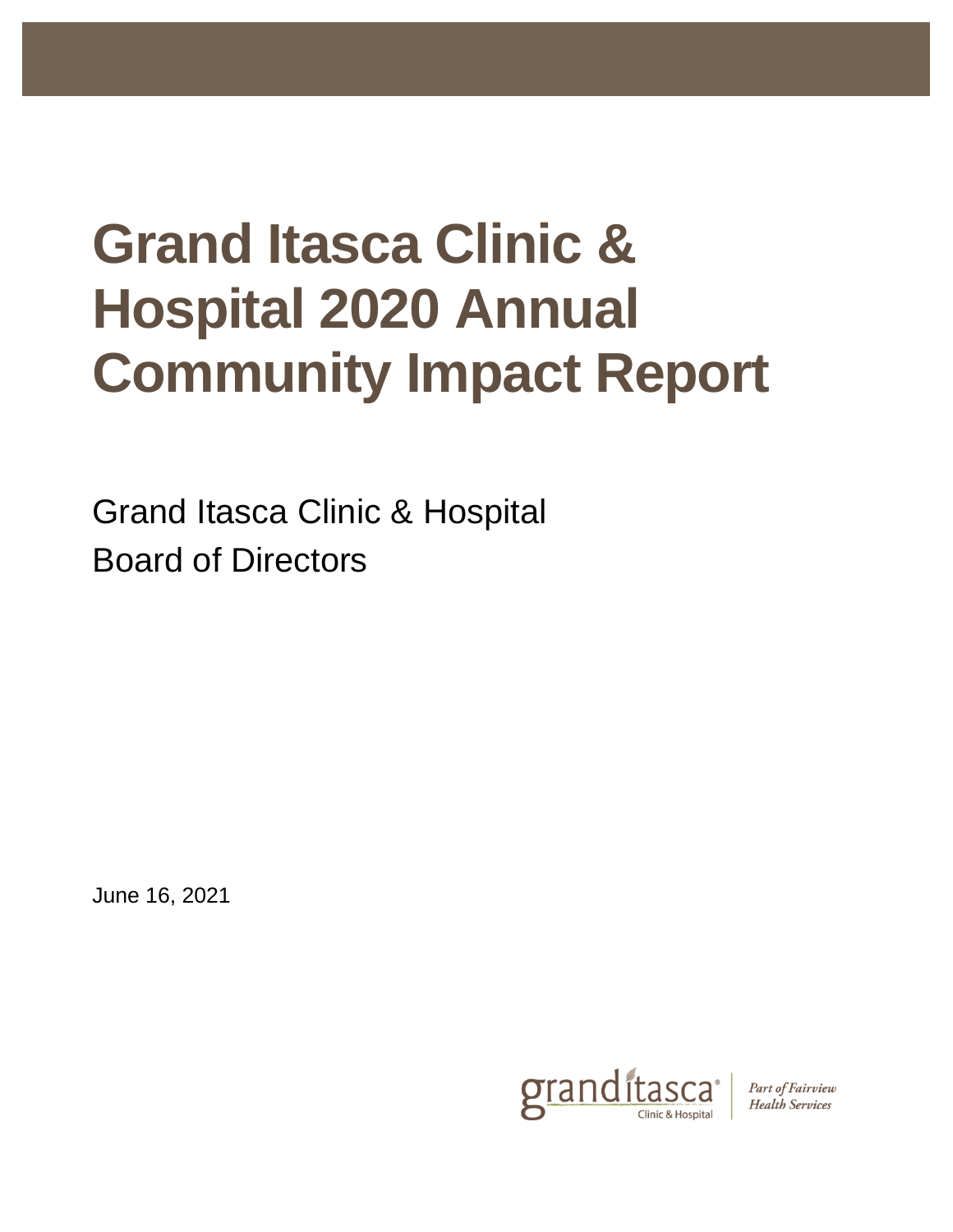# **Executive summary**

At Grand Itasca Clinic & Hospital and through its partnership with M Health Fairview, we are committed to the health and wellbeing of our communities. As a non-profit health system and an anchor institution, we are committed to improving the health of our communities, especially for those most in need.

In 2020, healthcare systems, our communities, and our nation faced unforeseen challenges due to COVID-19 and civil unrest. Our Community Health Leadership team swiftly adapted to meet the emerging needs of our neighbors. In partnership with our community, we continued to offer programming, support, and resources through technology and creativity. We remain committed to improving the health and wellbeing of our neighbors.

As a nonprofit healthcare system, we report on the impact of our community health improvement plan activities that support our community health needs assessments for Grand Itasca Clinic &

Hospital. This report highlights our 2020 activities based on latest community health needs assessments that occurred in 2018. It also includes information about how we responded to the COVID-19 pandemic through our community health programs.

Here are a few highlights of our 2020 community impact:

#### **Priority health needs:**

- Mental health and wellbeing
- Healthy lifestyles
- Access to care and resources

#### **Priority populations:**

- Aging population
- People of color and indigenous people
- People experiencing poverty

#### **Mental health and wellbeing**

- **Mental Health First Aid for Older Adults/Youth** Grand Itasca facilitated a free class in January for healthcare workers and community members to help them identify risk factors and warning signs of mental illness in older adults. It was well attended; 23 participants completed the training. A second class was offered in November, which focused on risk factors and warning signs of mental illness in youth; this was a virtual class and 12 people completed the training.
- **Prevention Early Intervention** In February, Grand Itasca partnered with several community organizations, including Essentia Health and Itasca County Public Health, to provide an interactive forum for the public on the importance of prevention and early intervention for mental health in children. A Grand Itasca pediatrician was a member of the panel, answering questions from community members about the importance of structure during a child's most formative years.
- **Support Groups** Grand Itasca offers several support groups, including ones for diabetes, cancer, childbirth & infant care classes, as well as joint camp. All groups were put on hold when the pandemic began, but several are being offered now virtually and inperson, in a limited capacity. These are free and open to anyone within our community.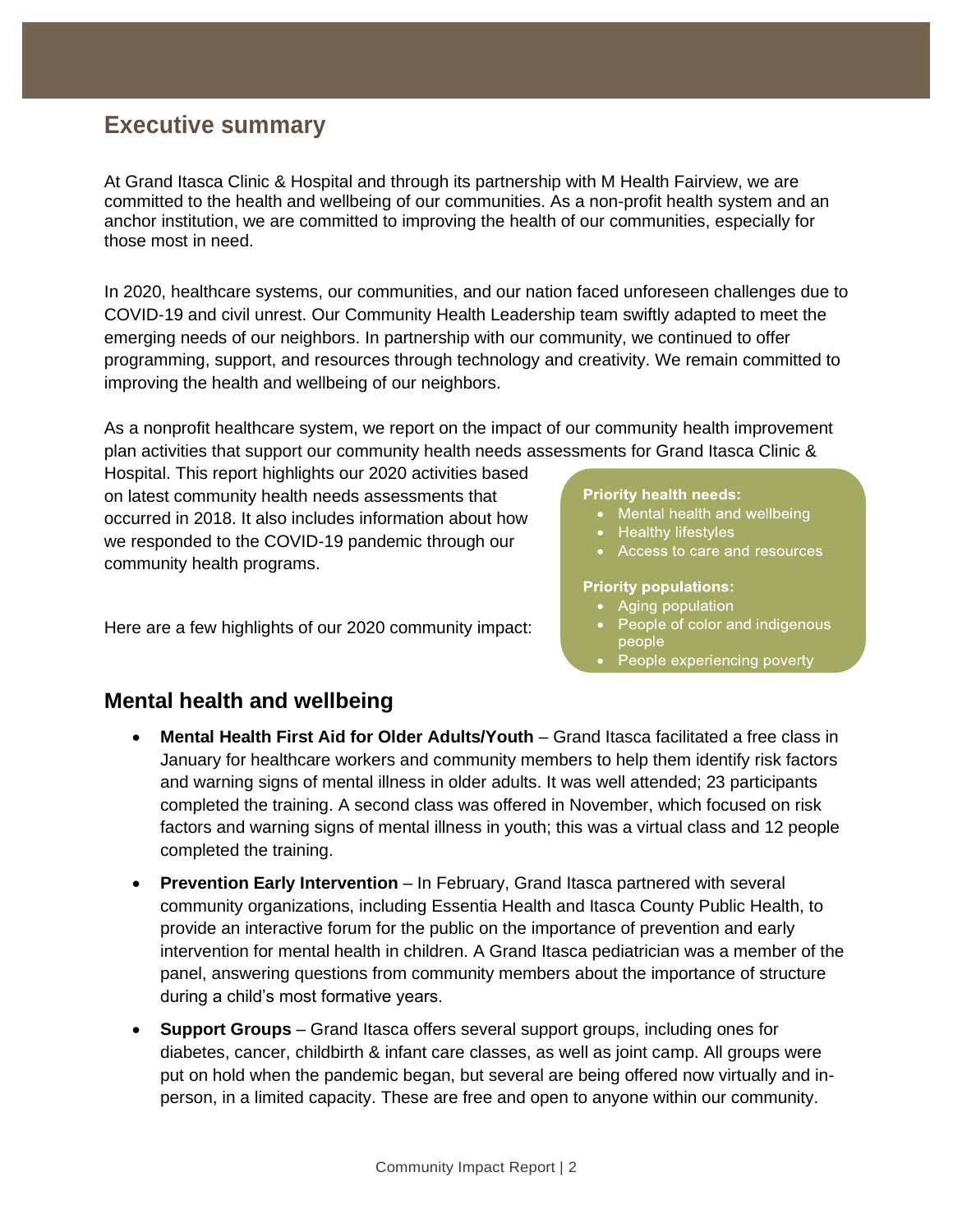• **T1D Bowling Party** – Grand Itasca recognized the importance of building a support group for families of children with Type 1 Diabetes. As a result, we hosted a party at the local bowling alley, inviting community children with T1D and their families. More than 50 individuals attended, along with Grand Itasca pediatricians, the diabetes educator, and a registered dietician. This connection will allow families to act as resources and support for each other.

## **Healthy lifestyles**

- **Walk with Ease** Grand Itasca partnered with Itasca County Public Health, ElderCircle, and the YMCA to provide this free six-week walking program to community members. It is an evidence-based program created by the Arthritis Foundation to improve health and fitness for those with arthritis and/or chronic pain. Seventeen participants completed the program in February with encouraging results. The class was offered again in September/October, using a self-directed format, due to COVID-19; nineteen people participated.
- **Noble Hall Field** Grand Itasca donated \$40,000 to support the artificial turf upgrade at the Grand Rapids High School athletic field, Noble Hall Field. This health and wellness improvement in our community will significantly increase the number of students, athletes, and community members who can benefit from this valuable space.
- **Community Wellness Spaces** Grand Itasca was a 2020 sponsor for improvements to the community's wellness spaces, including an investment at the Tioga Bike Trail. These give community members access to safe places to be active and enjoy the beautiful northern Minnesota outdoors.
- **Living Well classes** Grand Itasca partnered with ElderCircle and Juniper to offer two free Living Well classes in 2020. The spring class offered strategies and skills to manage chronic pain and the fall class focused on a broader scope of chronic conditions, with an emphasis on the individual's role in self-management.
- **Doc Talk** Grand Itasca offered our Doc Talk series at the YMCA on the third Tuesday of each month, until the pandemic forced us to suspend the program. We offered it several times throughout the year using a virtual platform. It includes a health-related presentation by one of our providers, as well as a light dinner, when hosted in person. This is a free series open to the public that averages 40-50 people each month.

#### **Access to care and resources**

- **Second Harvest Food Bank** Grand Itasca partnered with our local food bank to allow employees to volunteer during their work hours. One day each month, a department is assigned and employees from that department help at the food bank. Due to COVID-19, our volunteer opportunities were limited, but we plan to continue this partnership once restrictions are lifted.
- **Community Resources** In 2020, Grand Itasca partnered with the Aging Resource Network, a local collaboration led by ElderCircle and focused on improving the referral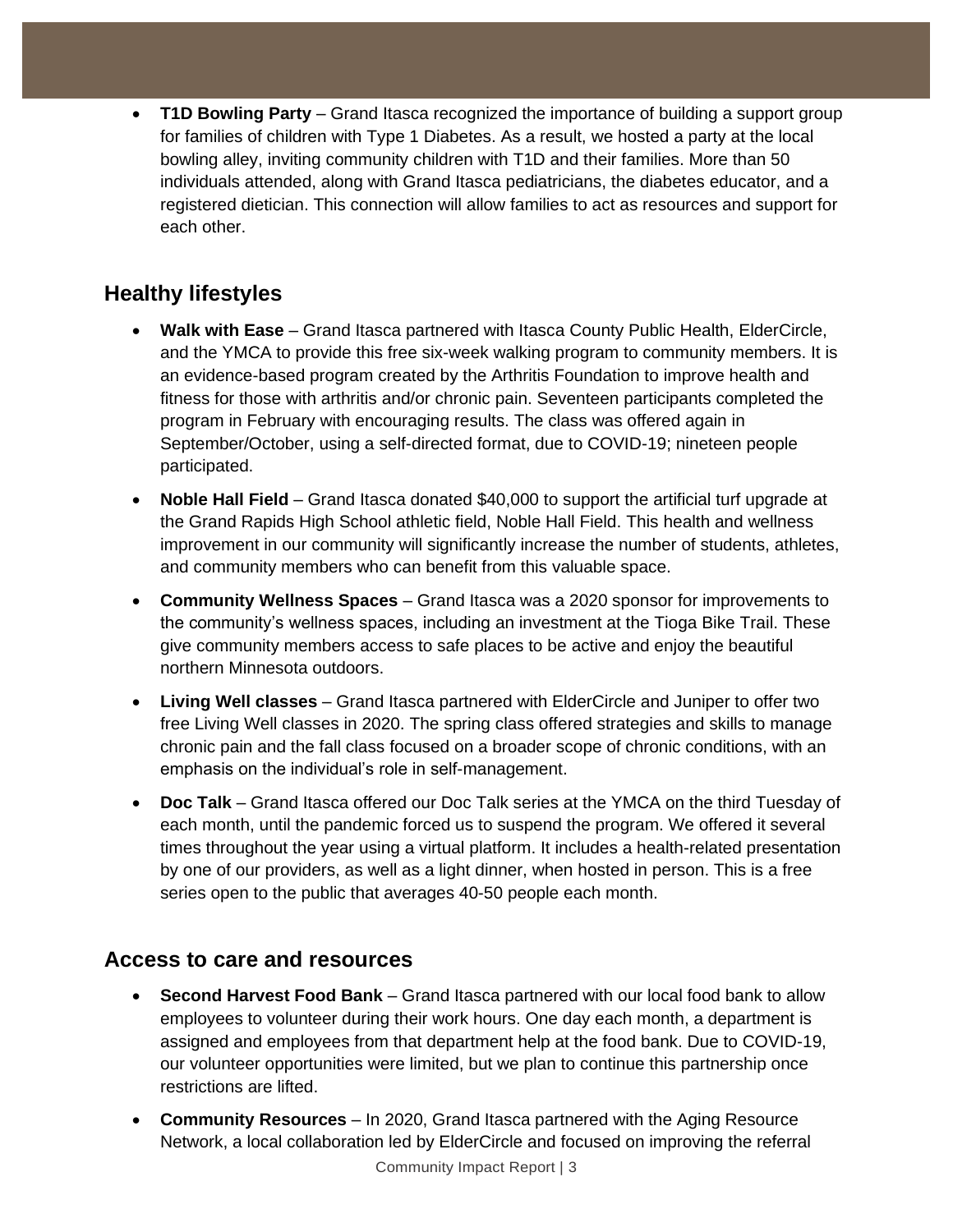process for older adults. Finding resources for transportation, housing, food access, inhome services, and home modifications can oftentimes be difficult. This collaborative effort is utilizing a 3-year grant to improve communication between local organizations using a shared database, as well as creating a coordinator position to oversee the project. The resource database should be up and running mid-year 2021.

- **Project Care Free Clinic** Grand Itasca partnered with Project Care by offering free diagnostic tests and lab services to their patients. More than \$28,000 in free services were provided in 2020. Grand Itasca also has several providers that volunteer their time and talents at Project Care.
- **Sports Physicals/Athletic Trainers** Grand Itasca again offered free sports physicals for high school and college athletes in August 2020. This gave 40 students the opportunity to be part of a team and to be physically active, which is important to a healthy lifestyle. In addition to free sports physicals, Grand Itasca continues to employ a full-time athletic trainer at Grand Rapids High School (GRHS). The athletic trainer, as well as additional Grand Itasca physical therapists, provide support for GRHS and Itasca Community College athletes during training and at their competitions. This service is gradually being expanded into the surrounding communities of Greenway High School in Coleraine, MN and Hill City High School in Hill City, MN.
- **Blood Drives** Grand Itasca supported the Memorial Blood Center by being a collection site in February 2020, but due to the pandemic, we were not able to offer this service to the public for the remainder of 2020. We did resume the partnership in November though and allowed our employees to donate during their work hours, since this is a vital resource for both the hospital and the community. We plan to resume this partnership and offer it to the public again, once restrictions are lifted.
- **Community Health Coordinator** Grand Itasca now employs a full-time Community Health Coordinator to support our commitment to community. This person represents us through community collaborations, wellness programs, and reporting community benefit to the IRS, as a requirement of the Affordable Care Act.

## **Background**

The process of understanding community needs, and assets begins with assessment. Grand Itasca Clinic & Hospital conducted our last community health needs assessment (CHNA) in 2018 by collecting quantitative and qualitative community data, then analyzing and prioritizing the data to understand the most critical health needs of the community. The CHNA was validated by the local Community Health Steering Committee for Grand Itasca and adopted by the Grand Itasca Clinic & Hospital Board of Directors in December 2018.

Implementation strategies and plans were developed with significant contributions from staff, providers, community health steering committee members, and other community members and leaders to include programs and initiatives that address the three identified priority needs mental health and wellbeing, healthy lifestyles, and access to care and resources. Many of the programs were deployed across the Fairview system, while others were unique to a neighborhood or cultural community. All programs were designed with priority populations in mind and most include one or more community partners.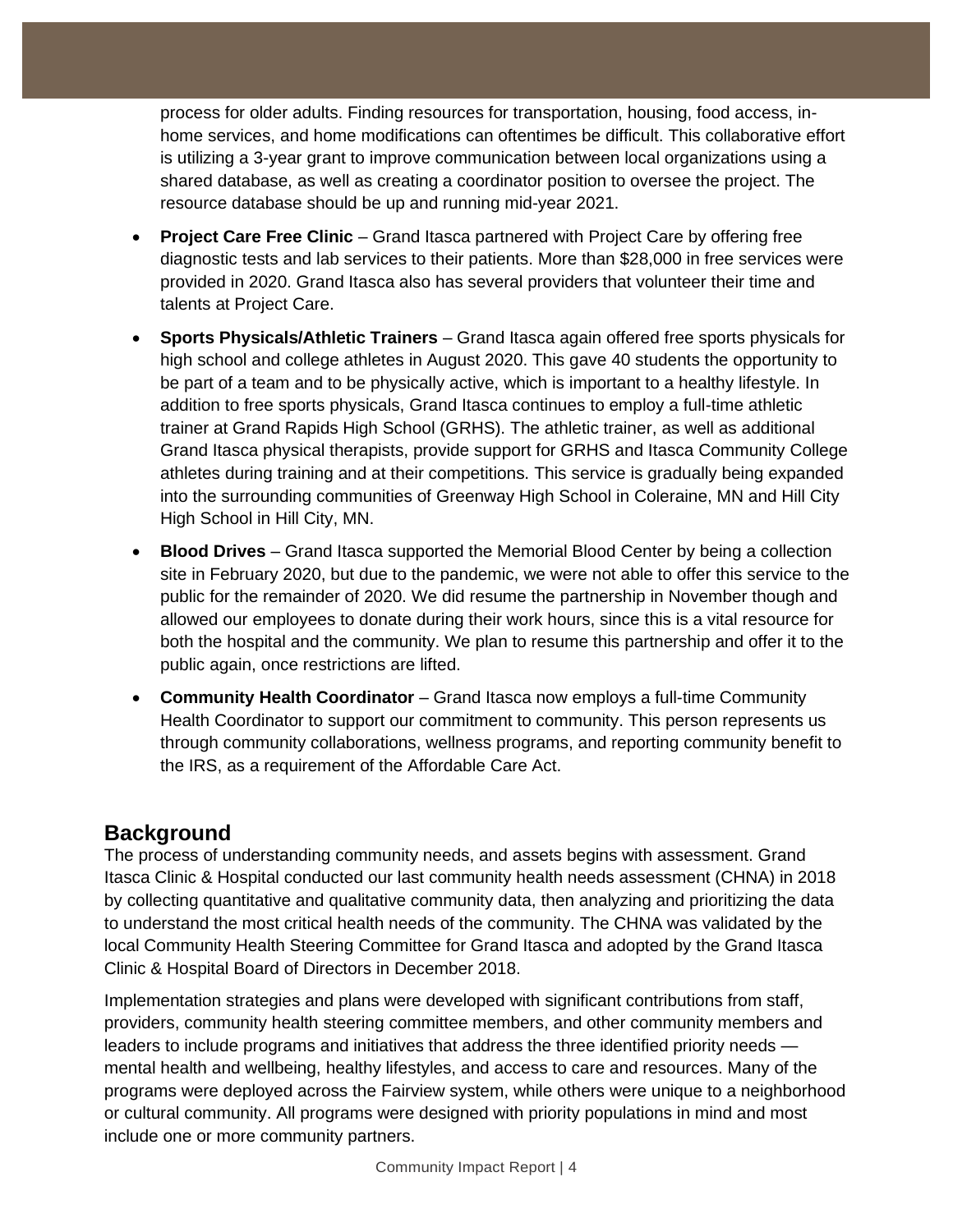The steering committees validated the action plan development process and recommended adoption of the implementation strategy and community health improvement plan to the Grand Itasca Clinic & Hospital Board of Directors for 2019 - 2021. This report provides an overview of our second-year impact results.

#### **2020 Impact Results**

In January 2020, our teams launched the 2020 community health improvement plans, but by early March, the Community Health Leadership team made the decision to adapt our plans to meet the immediate needs of our communities due to the COVID-19 pandemic. Together with our community partners and participants, and through technology and creativity, our teams continued to serve the community to improve health and wellbeing through the pandemic.

Evaluation methods were designed for each program and initiative to understand the impact Grand Itasca Clinic & Hospital, along with our partners, are making in the local community. However, in mid-March, all programs paused as programs pivoted to virtual settings or limited inperson programs. Additionally, tools were created for collecting information virtually from participants for tracking outcomes. Even though our teams had to modify the delivery of the programs, they continued to provide those community outreach programs most needed during the pandemic.

Overall Grand Itasca Clinic & Hospital served and impacted nearly 250 community members. These were participants in our programs where we had a measurable impact. Additionally, 3,675 lives were touched, including programs estimating large scale event attendance. Moving forward, we will continue to adjust our programming based on the longer-term impact the pandemic has on the essential service needs of our communities.

#### **Next steps in 2021**

In spring 2021, the local hospital committees received an overview of the 2020 community impact of the CHNA implementation strategies. The Grand Itasca Board of Directors will also review the Grand Itasca Clinic & Hospital 2020 Annual Community Impact Report at their June 2021 board meeting. This report will be made available to community partners and others as requested.

In compliance with the Affordable Care Act mandate, we will also report the community impact for the 3-year community health implementation plan, 2019 – YTD 2021, in response to the 2018 CHNA. This report will be at a system level, as well as by individual hospitals and will be included in the 2021 CHNA reports.

In alignment with federal requirements, Grand Itasca launched the next CHNA in January 2021. The focus of the 2021 CHNA will be health and racial equity and understanding the interplay between these and the social and economic risk factors experienced by communities, as well as the impact of COVID on our local communities. The final reports are slated for Grand Itasca Clinic & Hospital Board of Directors adoption in December 2021.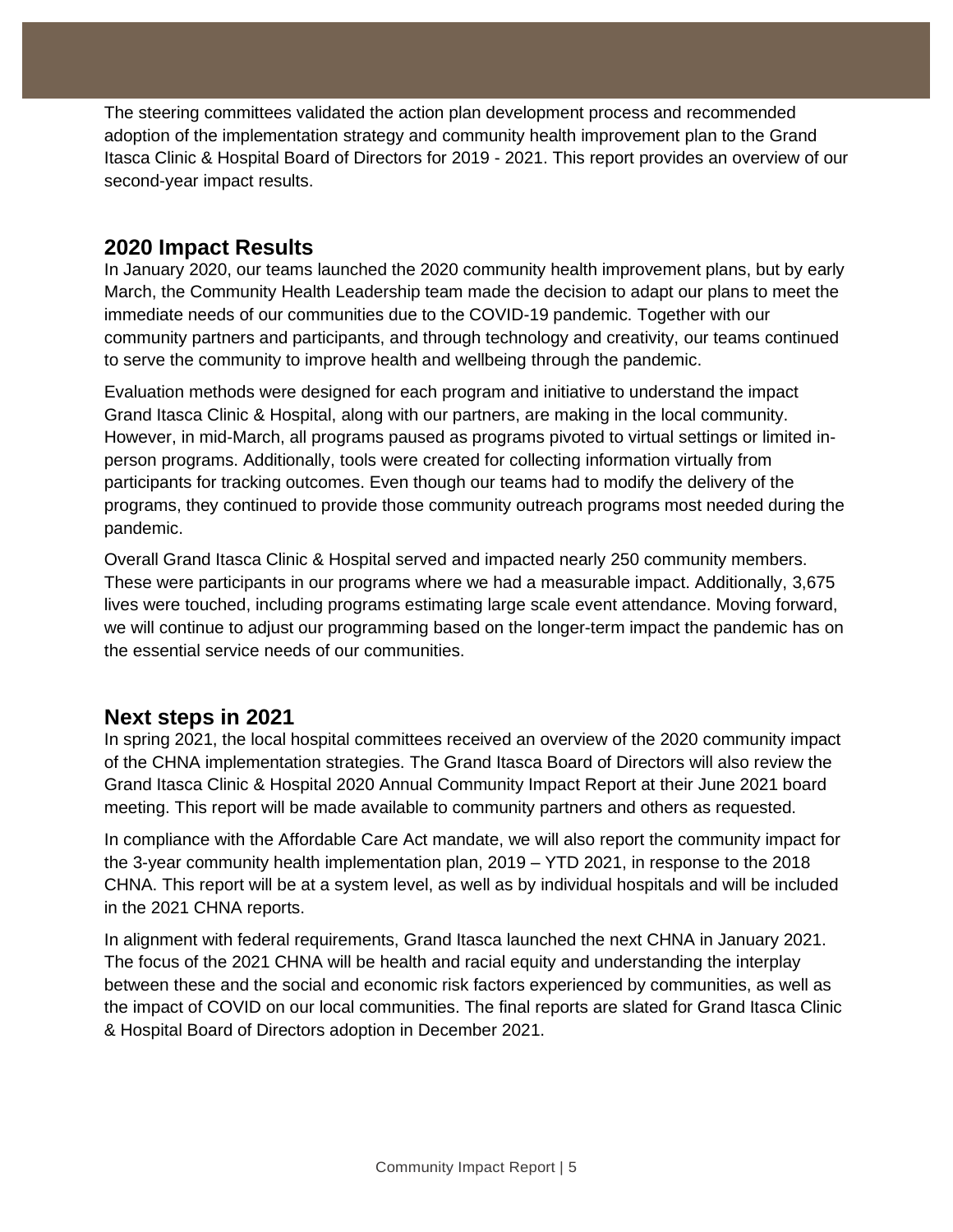Community Impact Report | 6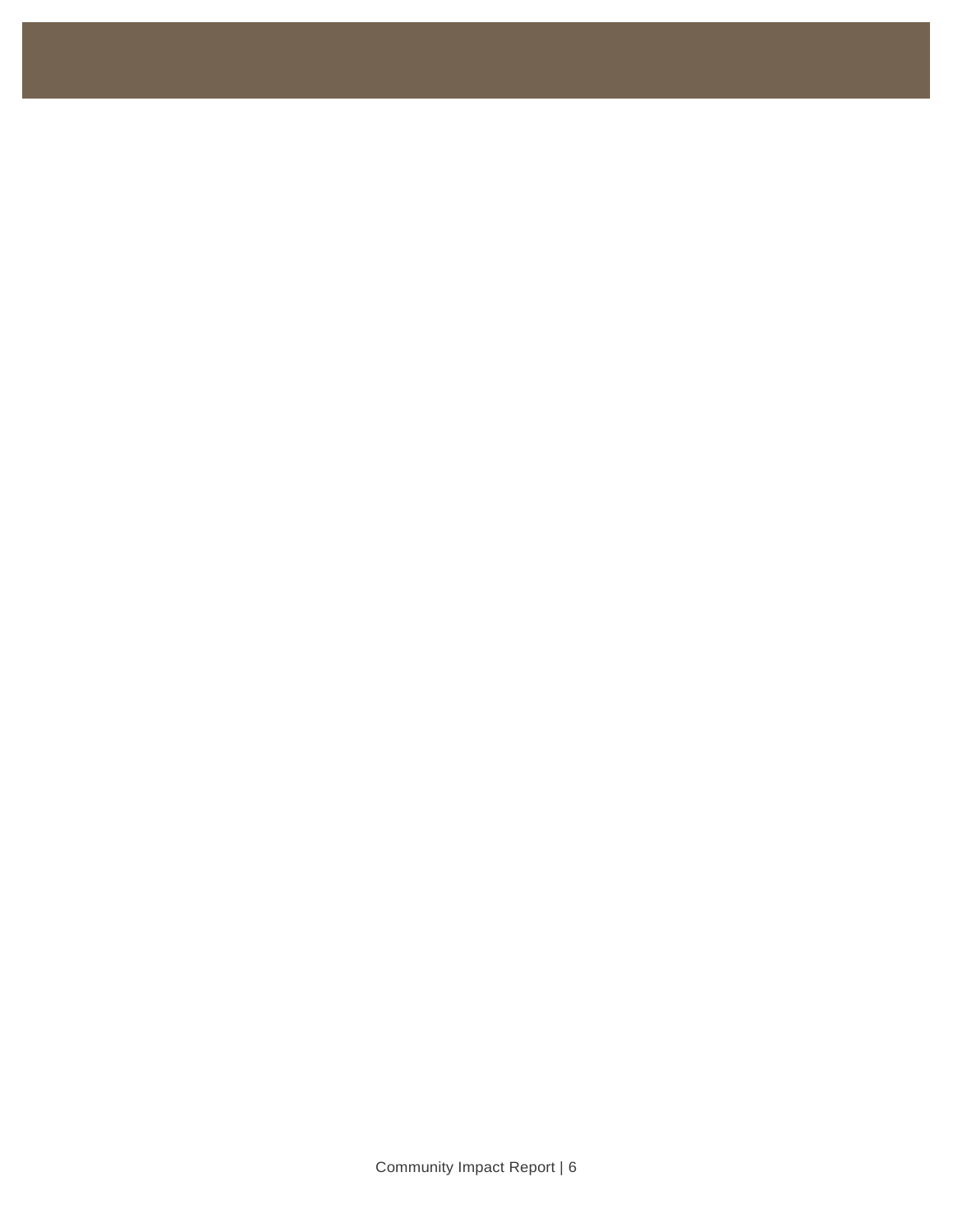## **Appendix A: Grand Itasca Clinic & Hospital community impact details**

The following is a detailed review of the implementation strategy impacts for programs and initiatives implemented across all nine hospital service areas. The aim is to show the impact made in addressing the needs of the communities Grand Itasca Clinic & Hospital served in 2020. All programs and initiatives focused on the identified priority needs of mental health and wellbeing, healthy lifestyles, and access to care and services, with a consideration for three identified priority populations including the aging populations, persons experiencing poverty, and people of color and indigenous people.

Collaboration with community is the cornerstone of our work and implementation strategy process. While some elements of the strategy were implemented by the hospitals' staff and providers, most were executed in partnership with public health, businesses, nonprofits, faith organizations, educational institutions, health organizations, and other community partners and individuals. This strategy is to help ensure sustainable solutions. These solutions address the heart of local health assets, barriers, and needs, especially modified for the response to COVID-19.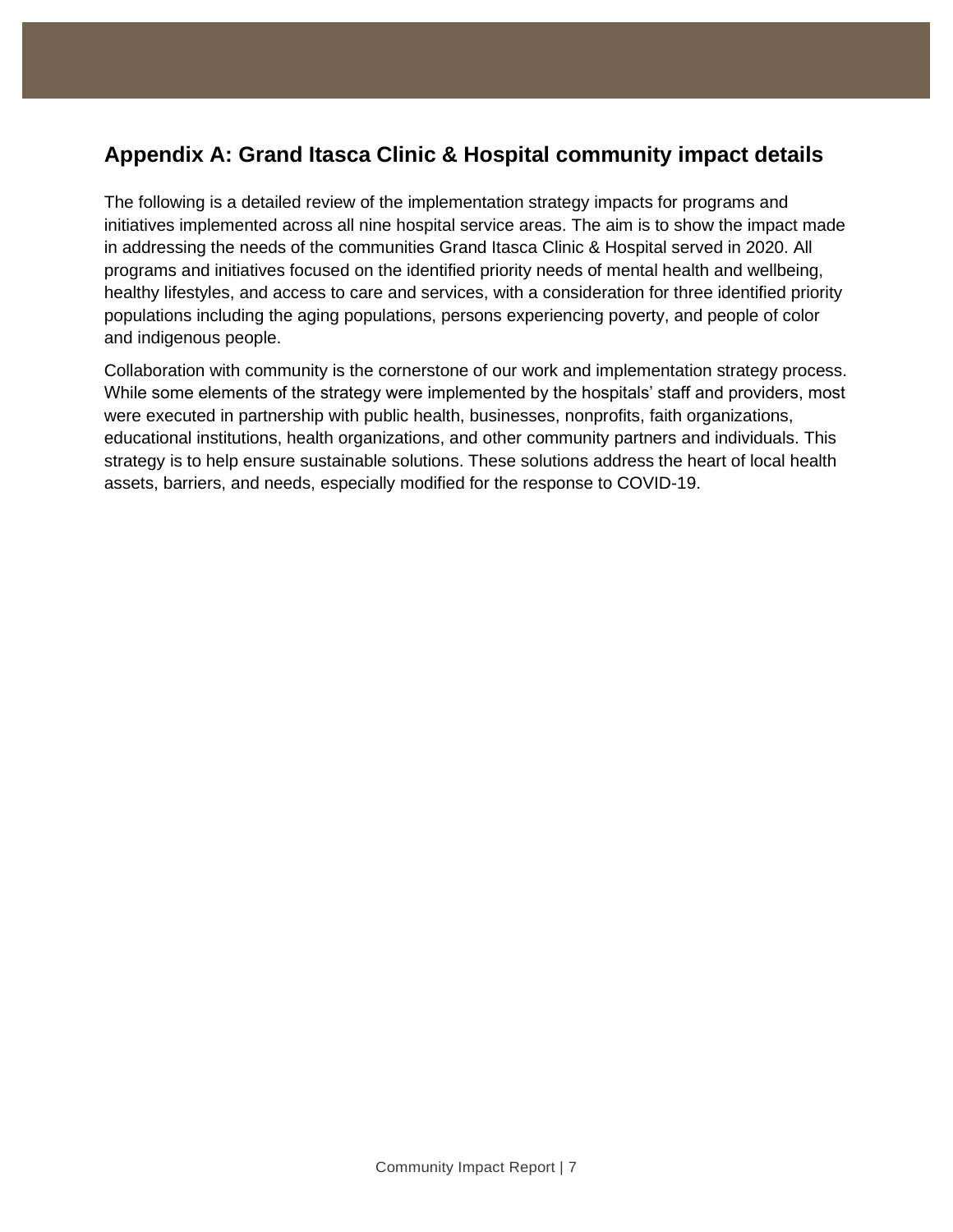| Program/Tactic                                                                                                                                                                                                                                                                                                                                                                                                                                                                                                                                                                                | <b>Priority area</b>            | <b>Anticipated impacts</b>                                                                                        | <b>Actual impact</b>                                                                                                                                                                                                     | <b>Reach and other impacts</b>                                                      |
|-----------------------------------------------------------------------------------------------------------------------------------------------------------------------------------------------------------------------------------------------------------------------------------------------------------------------------------------------------------------------------------------------------------------------------------------------------------------------------------------------------------------------------------------------------------------------------------------------|---------------------------------|-------------------------------------------------------------------------------------------------------------------|--------------------------------------------------------------------------------------------------------------------------------------------------------------------------------------------------------------------------|-------------------------------------------------------------------------------------|
| <b>Mental Health First Aid</b><br>(adult and youth)<br>Mental Health First Aid is an internationally<br>recognized evidence-based program that was<br>created and is managed by the National Council<br>for Behavioral Health. It is an eight-hour class that<br>introduces participants to risk factors and warning<br>signs of mental illnesses, builds understanding of<br>their impact, and overviews common supports.<br>There is a youth version that focuses on adults<br>working with adolescents.                                                                                    | Access to care and<br>resources | Participants' confidence<br>when helping someone<br>connect with professional<br>resources.                       | 34% increase (from 63% to 97%) in<br>strongly agree or agree: "I can assist<br>someone who may be dealing with a<br>mental health problem, substance<br>use challenge or crisis in seeking<br>professional help." (n=32) | Number of participant<br>completers: 35<br>23 older adults and 12 youth             |
|                                                                                                                                                                                                                                                                                                                                                                                                                                                                                                                                                                                               | Mental health and<br>wellbeing  | Participants' ability to<br>recognize and correct<br>misconceptions about<br>mental health and mental<br>illness. | 44% increase (from 53% to 97%) in<br>strongly agree or agree: "I can<br>recognize and correct<br>misconceptions about mental health,<br>substance use and mental illness as<br>I encounter them." (n=32)                 |                                                                                     |
| <b>Living Well Suite of programs</b><br><b>Chronic Disease Self-Management</b><br>$\bullet$<br><b>Chronic Pain Self-Management</b><br>$\bullet$<br>These are evidence-based programs developed<br>by Stanford University's Patient Education<br>Research Center. Workshops are offered to<br>individuals and their caregivers who are living<br>with chronic conditions, pain, or diabetes.<br>Subjects addressed include medication use,<br>communication with doctors and caregivers,<br>nutrition and fitness-with practical exercises and<br>advice designed to meet participants' needs. | Access to care and<br>resources | Participants agree that the<br>program helps them work<br>with their health care<br>providers.                    | 47% strongly agree or agree: "I<br>am confident I can work with<br>healthcare professionals." (n=15)                                                                                                                     | Number of participant<br>completers: 19<br>Chronic Disease 7 and<br>Chronic Pain 12 |
|                                                                                                                                                                                                                                                                                                                                                                                                                                                                                                                                                                                               | <b>Healthy lifestyles</b>       | Participants' confidence to<br>manage a chronic<br>condition.                                                     | 80% strongly agree or agree: "I am<br>confident I can manage a chronic<br>condition." (n=15)                                                                                                                             |                                                                                     |